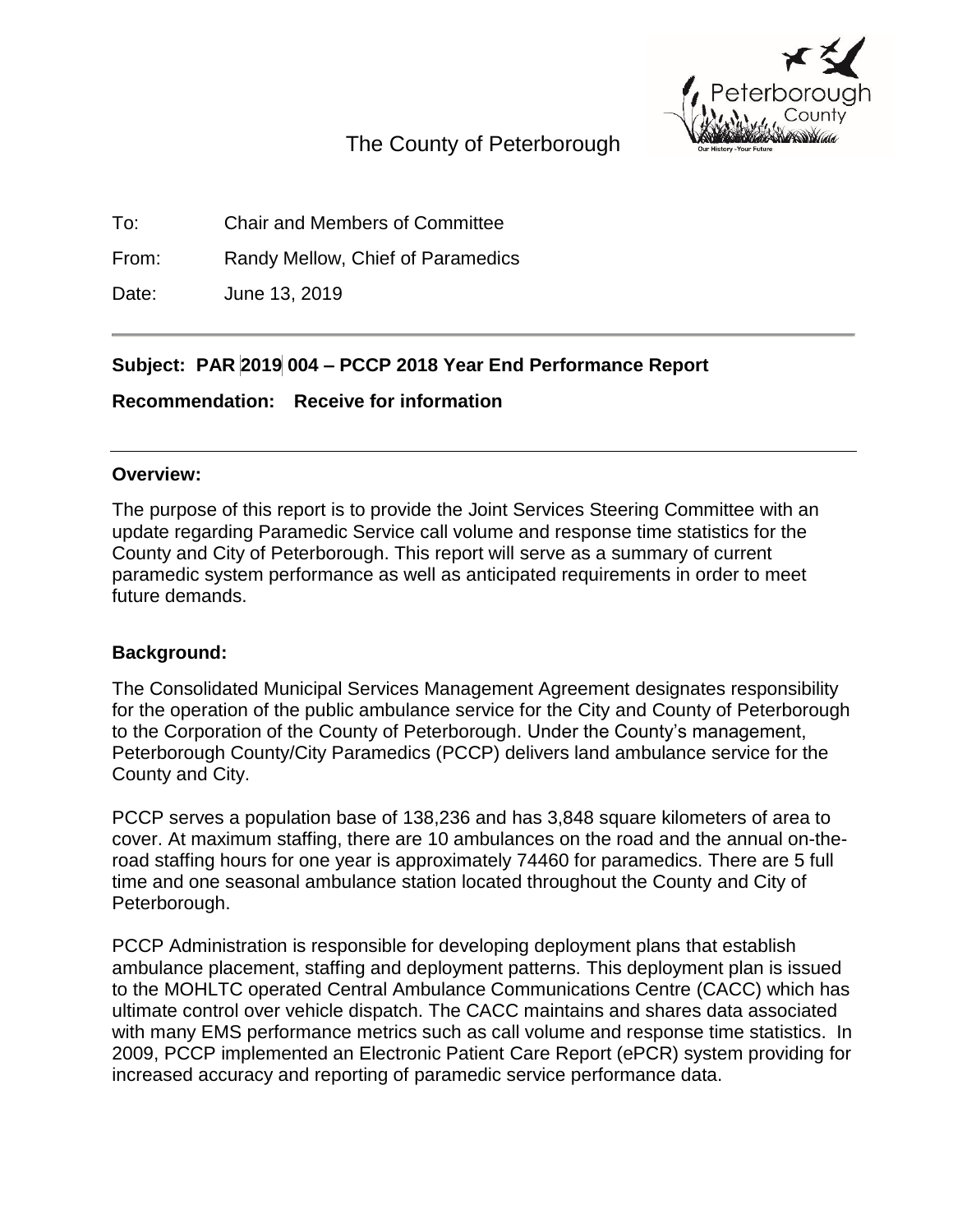For the purpose of this Departmental Update, a combination of CACC dispatch and ePCR data will be referenced to report on current PCCP call volume and response times. **Analysis:**

### **Call Volume – Vehicle Movement**

Traditionally Call Volume statistics have included all vehicle assignments in response to calls for Paramedic Service. This statistic can be somewhat misleading when evaluating service demand and often more than one vehicle may be assigned to a response. Case in point, PCCP utilized a Paramedic Response Unit (PRU) in 2017/18 which was often assigned along with an ambulance. When the PRU program ended in 2018, there was a resultant decrease in vehicle assignments giving an appearance of decreasing demand for service. In order to more accurately demonstrate demand trends, this report provides call volume trend in both vehicle assignment and individual requests for service (patients).

In 2018, the number of Emergency/Urgent (Code 4 – Urgent/life threatening) calls dispatched was 17,357 – a decrease of 4.7% over 2017 and Prompt (Code 3 – Prompt/Serious) calls was 6,553, an increase of 16.7%. **There was an overall increase of 1.4%** for all responses including incident standby calls (Code 8). (Figure 1)

|  |  |  | Note: Decrease in Code 4/Urgent is due to the removal of Paramedic Response Unit. |  |
|--|--|--|-----------------------------------------------------------------------------------|--|
|  |  |  |                                                                                   |  |



Figure 1

| <b>Totals</b> | 25,124 | 26,914 | 30,090 | 33,171 | 33,630 |
|---------------|--------|--------|--------|--------|--------|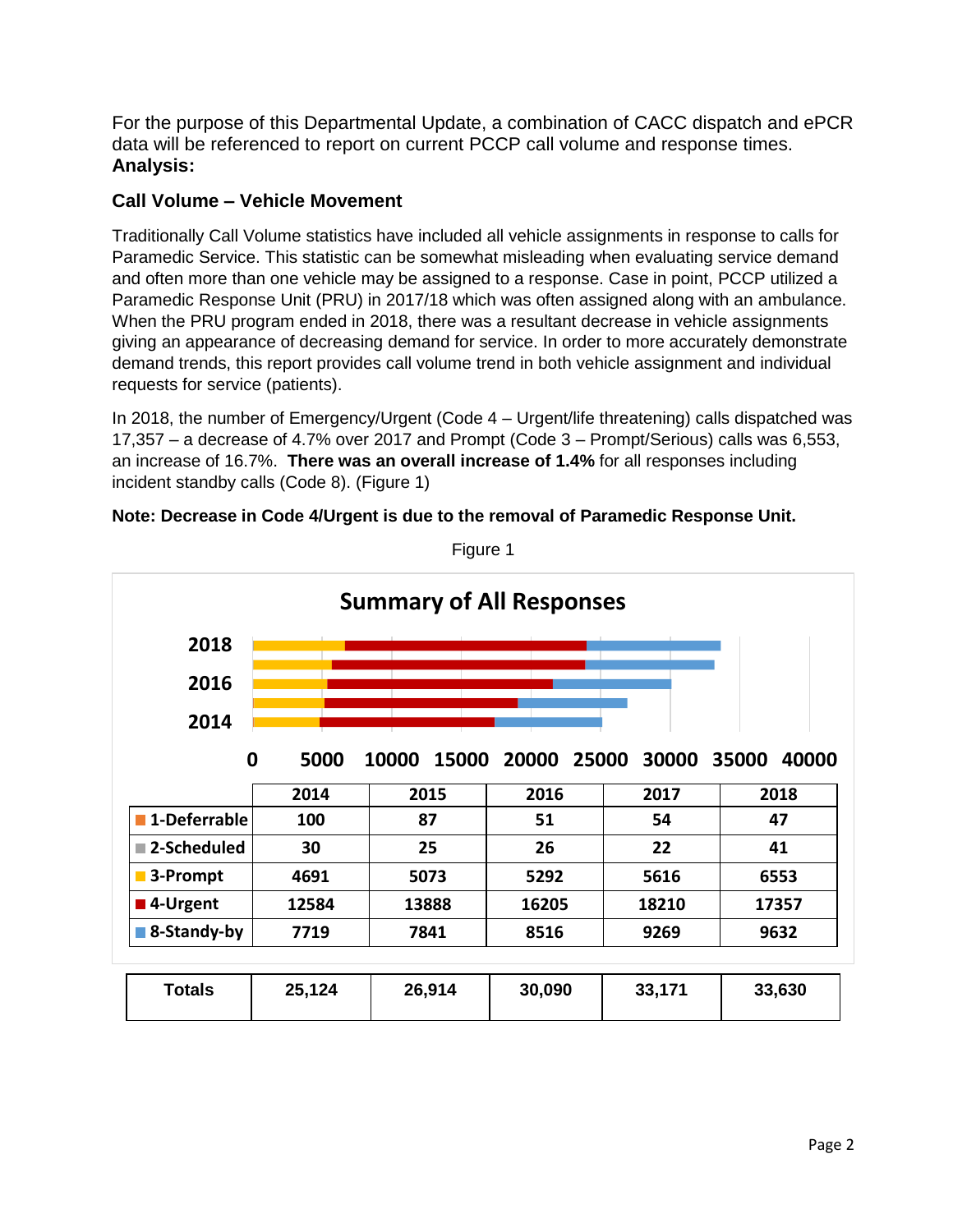### **Patient Call Volume**

An analysis of individual patient call volume is represented in Figure 2, which provides a more meaningful representation of actual demand for service. While deployment strategies have reduced vehicle movement associated with service demand, the actual volume of patient responses continues to increase at an accelerating rate (7.62% increase in 2018).



Figure 2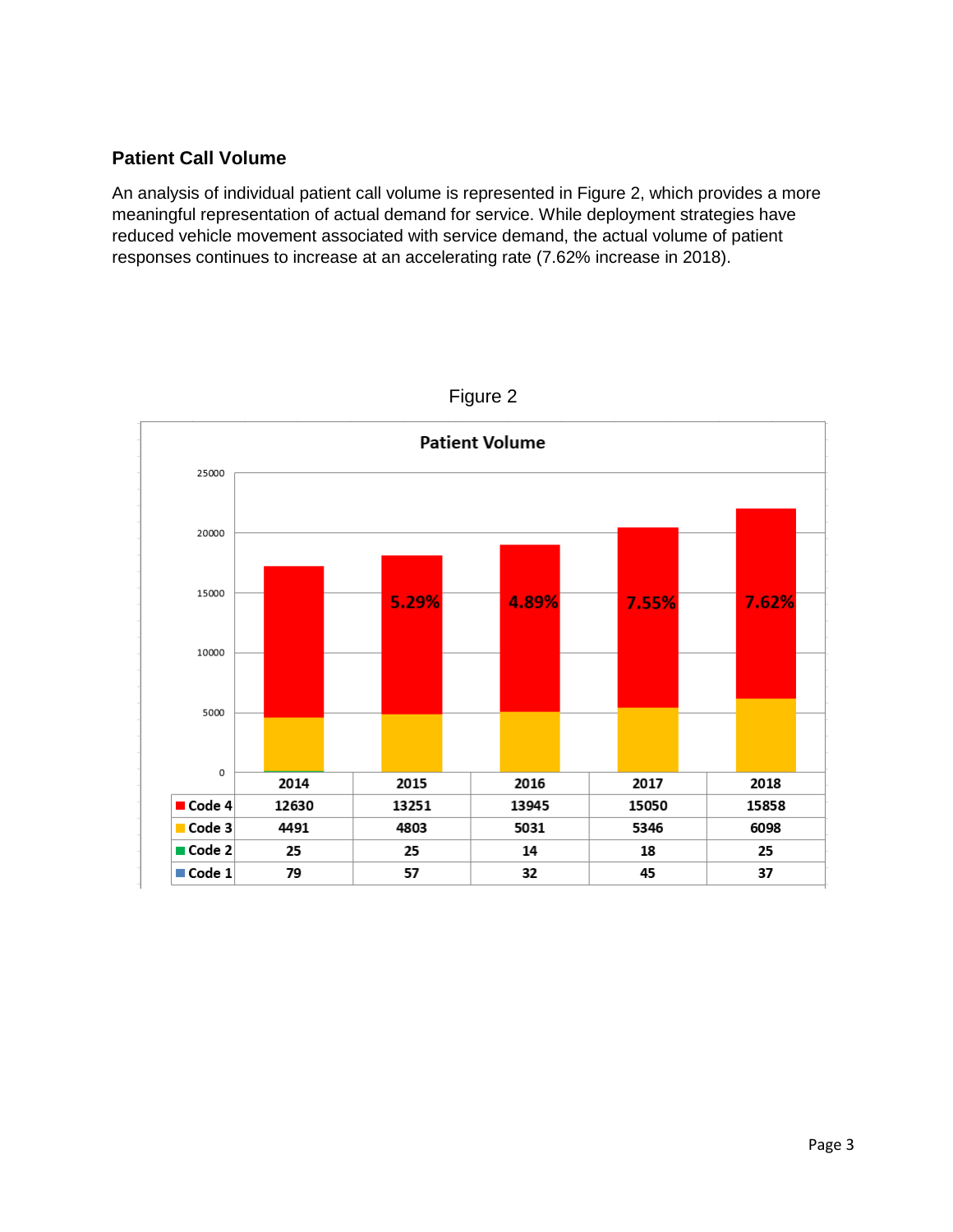In 2016, the County commissioned a 10 Year Facility and Resource Plan which included Call Volume analysis and projection. In this report call volume was projected to increase at a compounding rate of approximately 5% per year. (Figure 3)



Figure 3

In order to meet the projected demand and maintain established performance targets, the report recommended additional resources as described in Figure 3, which includes additional 24 hours of ambulance coverage per day being added between 2017 and 2020.

| <b>Additional Resources</b>                                                 | 54 |
|-----------------------------------------------------------------------------|----|
| $> 2017$ to 2020<br>$\circ$ +3 ACPs and +7 PCPs and<br>$o + 2$ Ambulances   |    |
| $> 2020$ to 2023<br>$\circ$ +2 ACPs and +7 PCPs and<br>$\circ$ +1 Ambulance |    |
| $> 2023$ to 2026<br>$o + 2$ ACPS and $+8$ PCPs and<br>$o + 1$ Ambulance.    |    |
|                                                                             |    |

2016-2017 Actual Call Volume increase surpassed projections. As such, PCCP Administration proceeded with partial implementation of the recommended enhancement in 2019.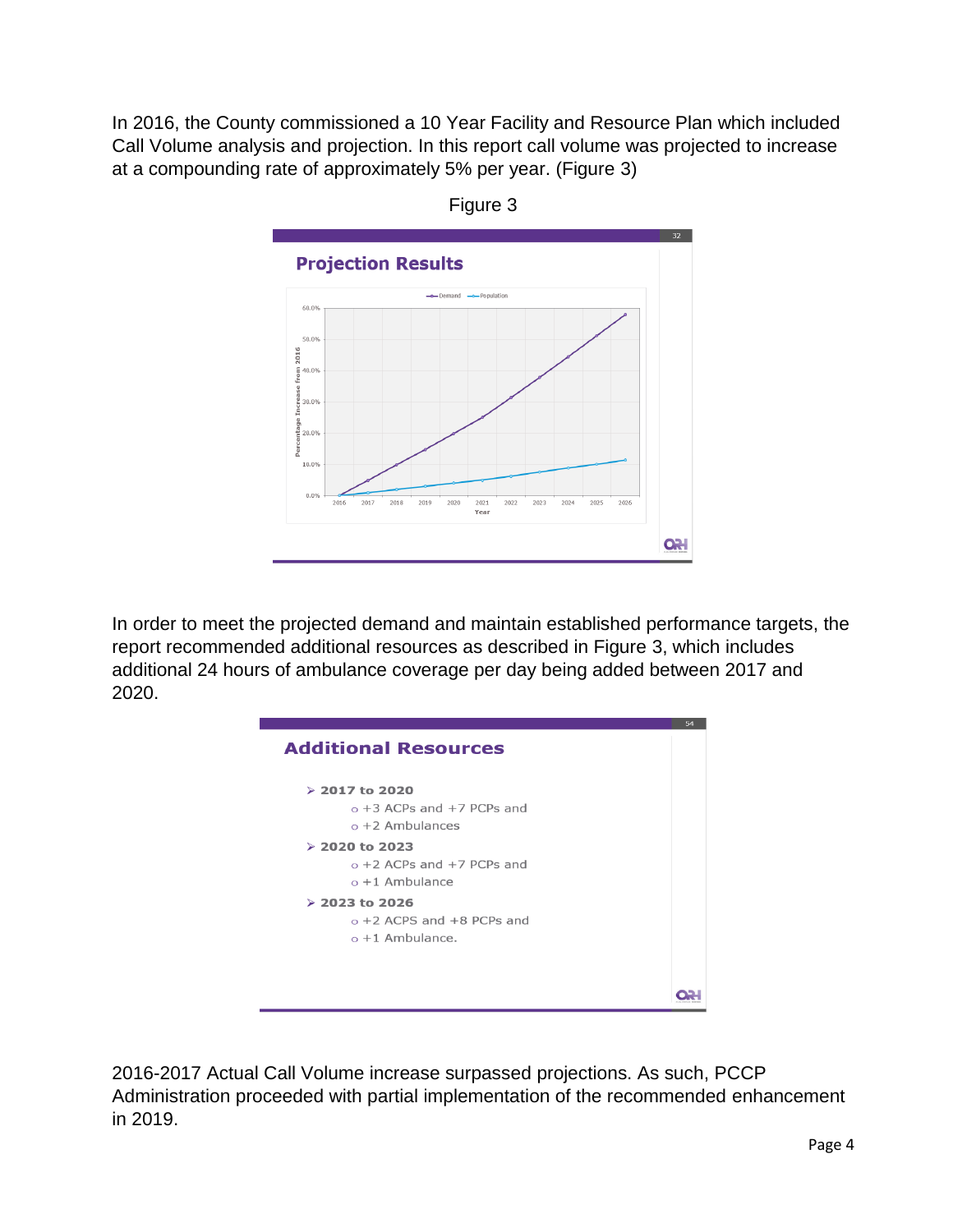## **Ambulance Offload Delay Pressures (Figure 4)**

Peterborough County/City Paramedics continue to work together with Peterborough Regional Health Centre (PRHC) to reduce patient off load delays. The hospital is funded by the Ministry of Health for one 24 hour registered nurse who oversees the triaging and placement of patients who is brought in by ambulance within the emergency department.

Following the introduction of the Offload Nurse Program, some improvements were experienced in length of Offload Delays. Despite those efforts however, increased patient visits to the emergency room by both walk in patients and patients arriving by ambulance results in cumulative lost hours in hospital being similar to previous levels.

On average PCCP delivers approximately 45 patients per day to PRHC emergency room.

Ambulance Offload delay time means all minutes >30 minutes in the Offload phase of patient transfer. Calculation = Time Arrive Hospital to Offload Time less 30 minutes.



Figure 4

As demonstrated in Figure 4, the cumulative hours of ambulance offload delay rose sharply in 2017 to a total in excess of 1,024 hours with a small decrease to 870 hours in 2018.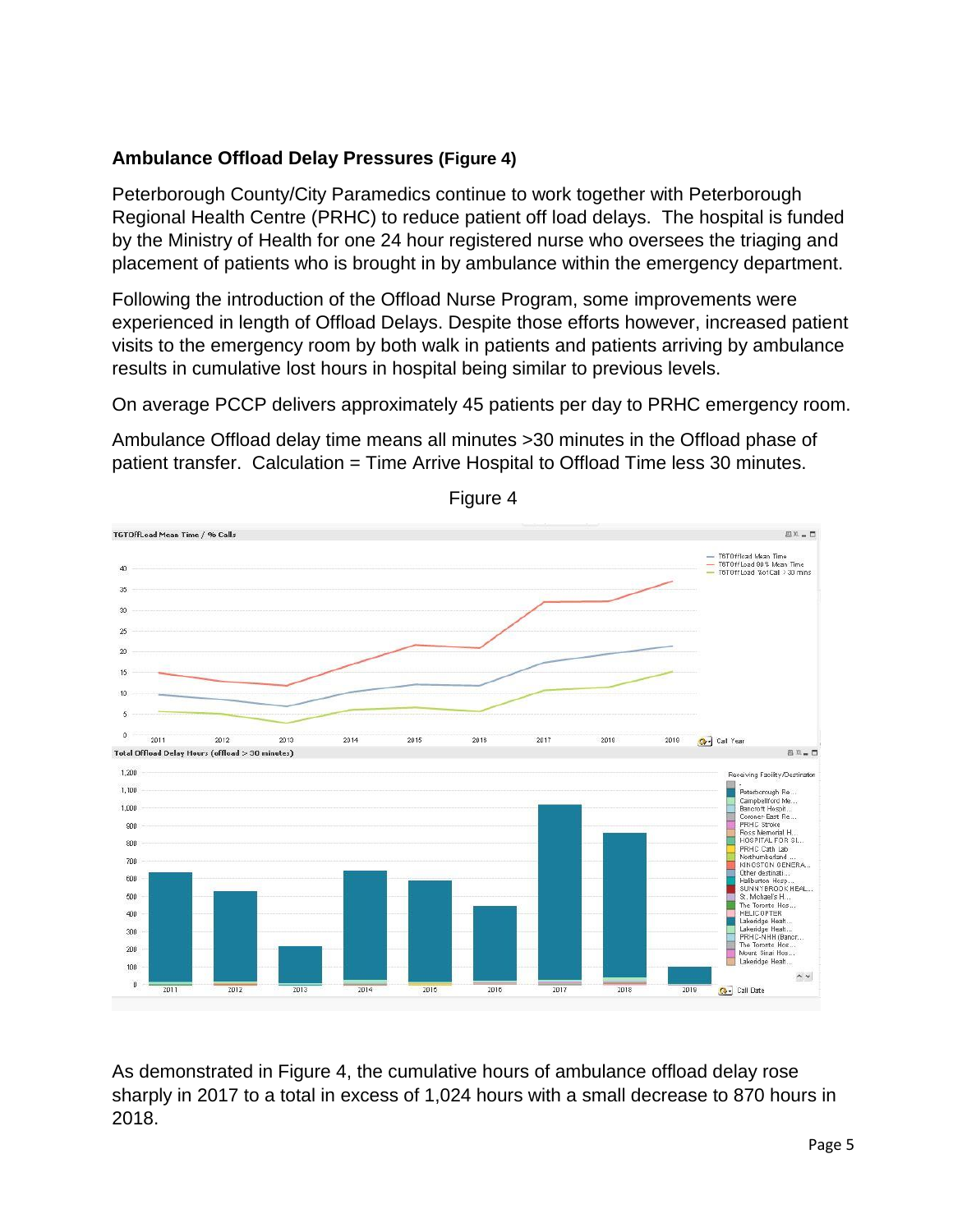## **Ambulance Availability Levels**

Figure 5 below, demonstrates an analysis of the number of minutes that PCCP deployed resources (ambulances) were available to respond to 911 calls broken down by number of ambulances available.

In 2018, the maximum number of regularly deployed ambulances totalled 10 during daytime hours and 6 during night shifts.

Where the graphs indicate negative available units, this represents demand for service that exceeds the deployed number of ambulance. i.e. more calls for service than ambulances available. In those occurrences, the additional calls were serviced either by "upstaffed units" called in on overtime or service was provided by another neighboring municipal ambulance service.





Figure 5 demonstrates that in 2018 for a period of 64 hours and 21 minutes, full-deployed resource levels were committed to responses. In the previous year, the total time at full resource deployment was 60 hours 24 minutes.

PCCP Administration will continue to monitor this performance metric through 2019 to measure the anticipated mitigating effect of the additional 24 hour ambulance deployed in April of 2019.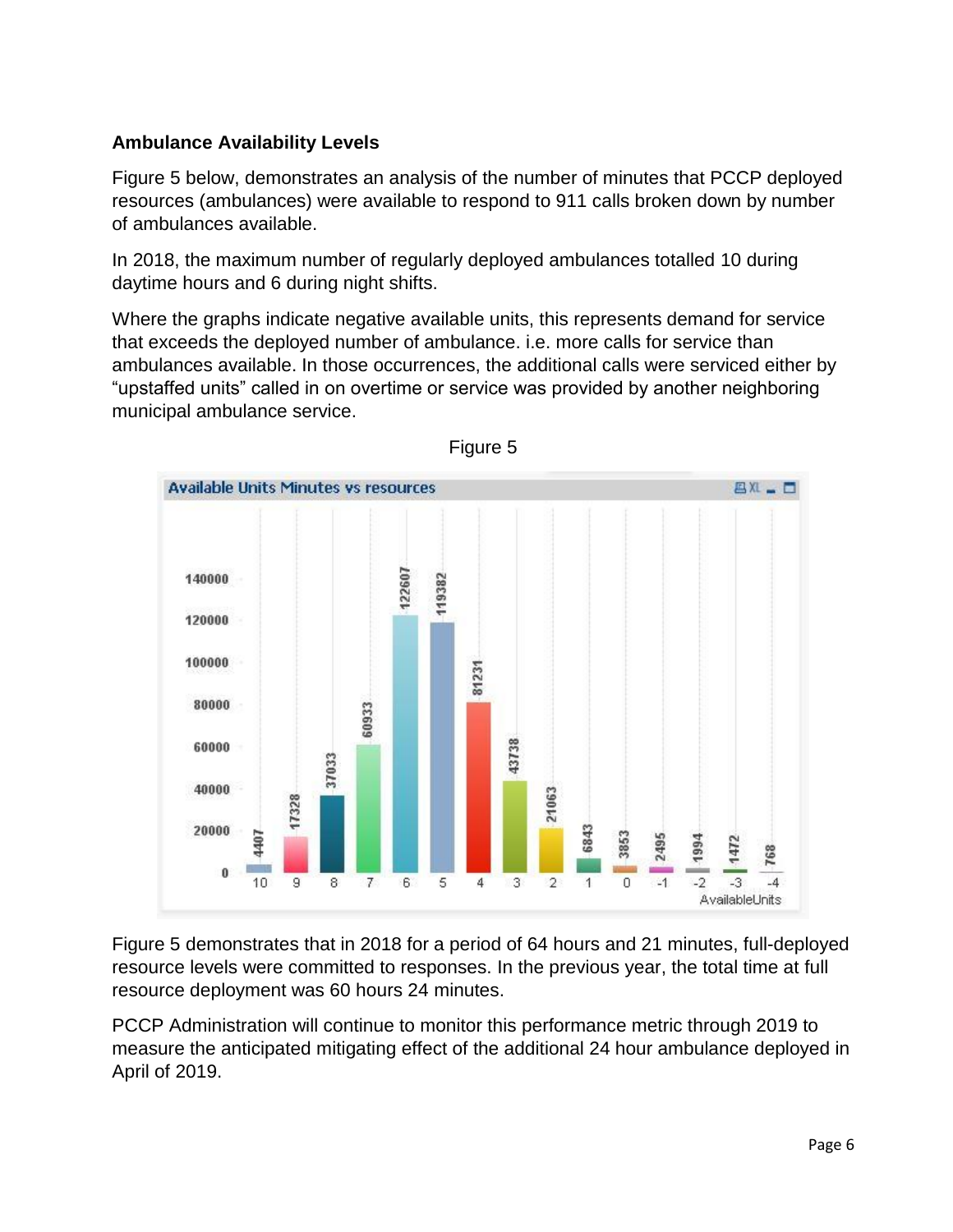## **Response Time Performance:**

Figure 6 below depicts County and City response times to specific patient acuity (CTAS) levels. Despite a significant increase in call volume, PCCP was successful in achieving all 6 targets included in the new provincially mandated and Council approved response time plan in 2018. However, as previously predicted 2018 performance in 5 of the 6 categories did deteriorate with CTAS 1 (highest acuity) – 8 minute target witnessing the largest delay.

Response times will continue to be monitored closely by PCCP Administration for anticipated improvement through the enhanced staffing level implemented in April.



| <b>PERFORMANCE TARGETS</b> |                  |                           |                           |                              |                                    |  |  |
|----------------------------|------------------|---------------------------|---------------------------|------------------------------|------------------------------------|--|--|
| <b>SCA</b><br>6 MINS.      | CTAS 1<br>8 MINS | CTAS 2<br><b>10 MINS.</b> | CTAS 3<br><b>10 MINS.</b> | CTAS <sub>4</sub><br>10 MINS | CTAS <sub>5</sub><br><b>10 MIN</b> |  |  |
| 50 %                       | 66%              | 65%                       | 65%                       | 65%                          | 65%                                |  |  |

## **Financial Impact**

There are no direct financial impacts associated with this report. All aspects of staffing and performance monitoring have been anticipated in the approved 2019 budget.